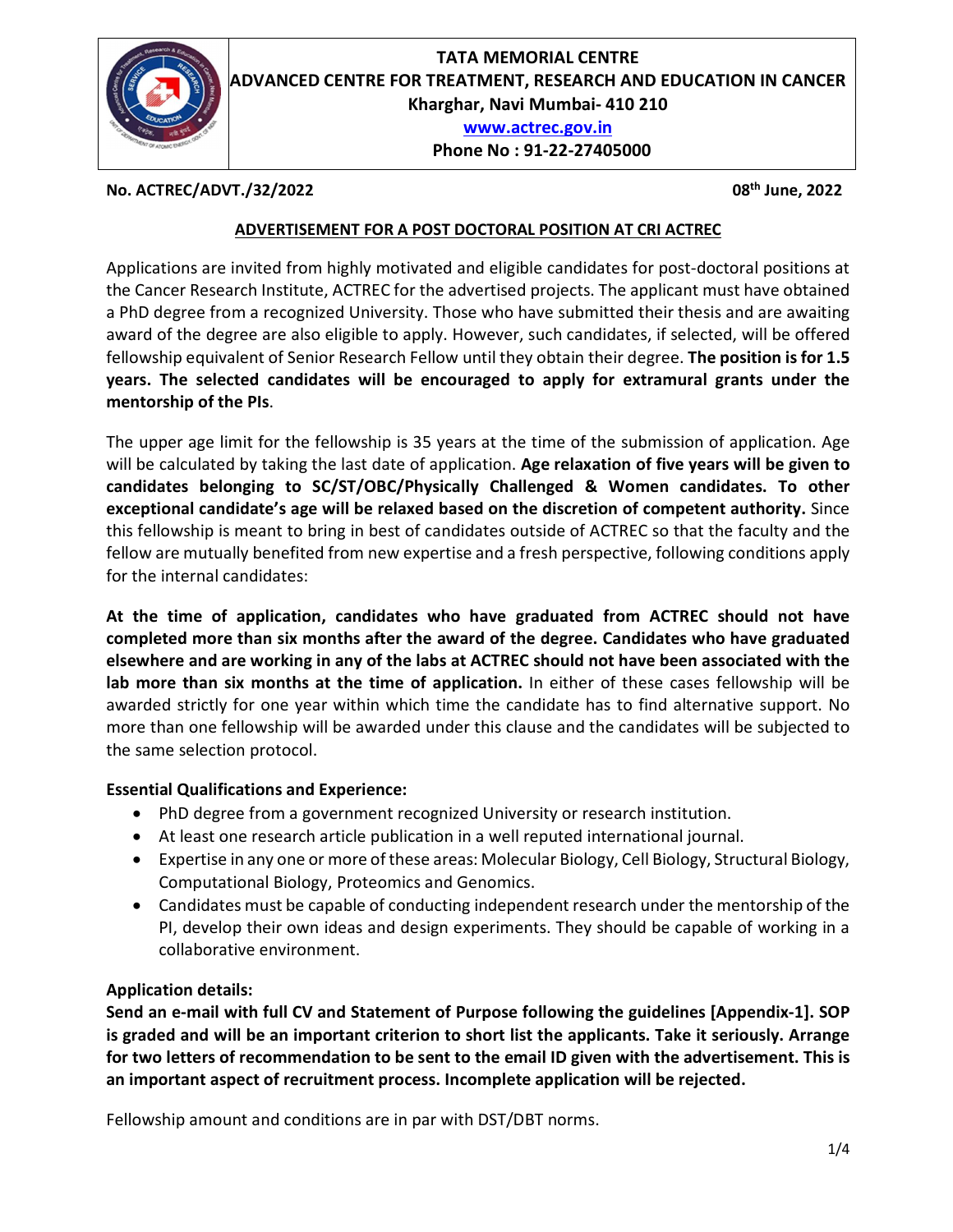Consolidated Salary: Rs. 59,690/- per month. (Rs.47,000/- + 27% HRA) p.m. The work progress of the candidate will be monitored and extension after 1 year will depend on satisfactory progress of the work.

Candidates with provisional certificate and candidates who have cleared the viva voce can apply. The later have to provide an official statement from their Institute confirming the same

Candidates fulfilling these requirements should pre-register by sending their application in the prescribed format with

- 1. Recent CV
- 2. Statement of purpose
- 3. List of key publications
- 4. Letters of recommendation Two
- 5. Contact details of referees Two

by e-mail to 'advtprojects2022@gmail.com' latest by 5:45 pm on or before 23.06.2022.

The interview dates & venue will be informed by email to the shortlisted candidates only.

No T.A. / D.A. is admissible for attending the interview in person. If needed, candidates have to make their own arrangement for accommodation/ stay in Navi Mumbai. Due to the pandemic, interviews will also be conducted online.

At the time of Interview, candidates should bring original certificates with photocopies (attested), CV and a recent passport size photograph.

All correspondence should be strictly made only to 'advtprojects2022@gmail.com' as indicated.

In-charge, Academic & Project Cell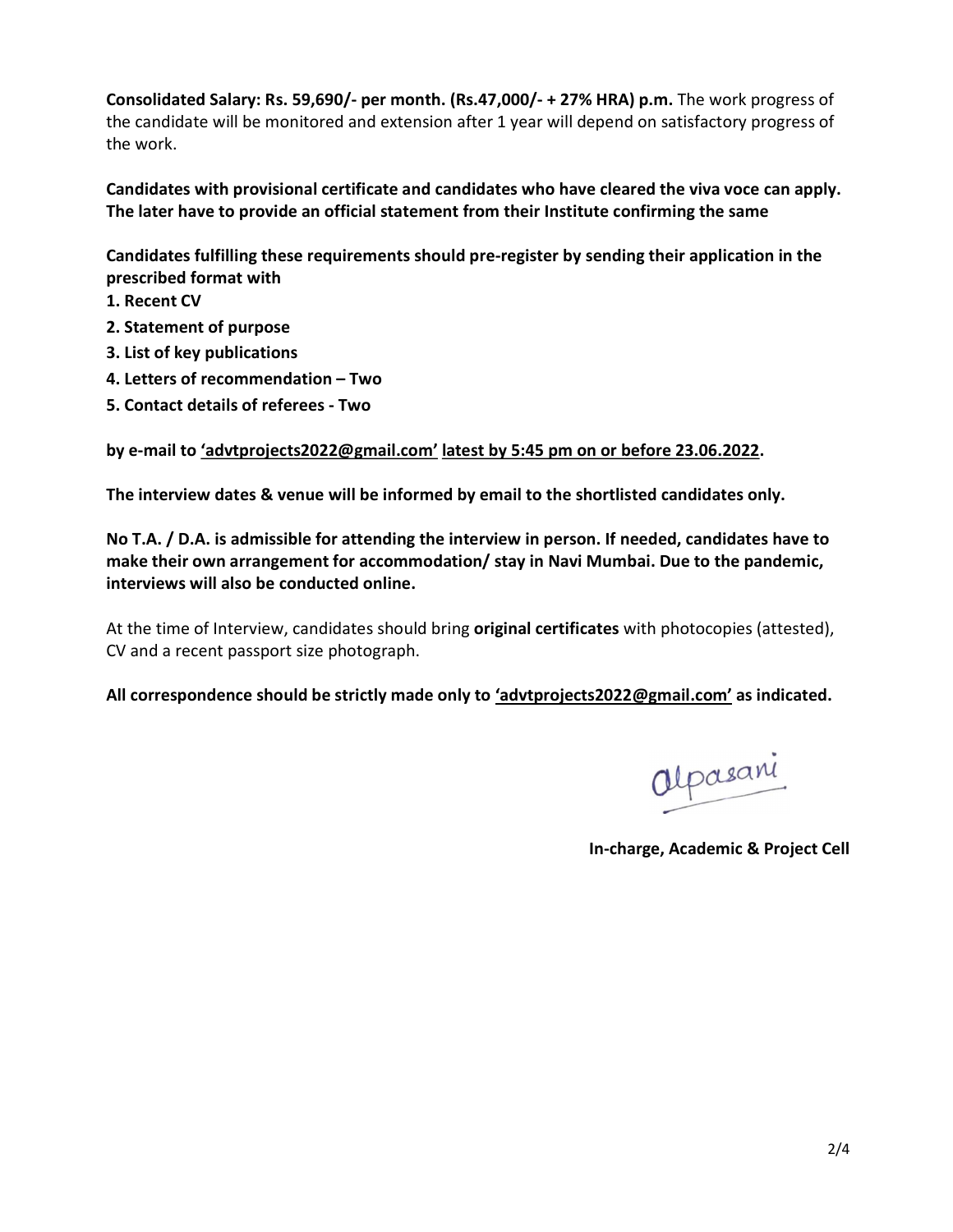#### APPENDIX  ${1}$

#### Expected Statement of Purpose (SOP):

#### The Introduction

- Indicate the specific position you are applying for with advertisement number and date.
- Follow it up with a short description of yourself –'I have submitted my PhD/ I have a PhD in (field) at (name of university); My dissertation is titled (title) and is supervised by Professor (name)'.

Candidature: Why are you the right candidate for this postdoc?

- 1. Describe your dissertation or current research project. This should cover the broad aim, your key findings and why they matter to the field. 100 words.
- 2. Summarize in your own words what you understand about the project aim and the longterm goal of the lab you wish to join as a post-doc. 100 words.
- 3. Highlight your qualifications, research experience and knowledge that makes you the best candidate for the post. 150 words.
- 4. Propose any ideas you may have that can help or direct the project. 50 words
- 5. If you are applying for more than one lab, you can add the specific information for each lab (2-4) in the same letter

| <b>PRINCIPAL INVESTIGATORS</b> | <b>WEBLINK OR DETAILS</b>                                                      |
|--------------------------------|--------------------------------------------------------------------------------|
| DR JYOTI KODE                  | https://www.actrec.gov.in/dr-jyoti-anand-kode                                  |
| DR KAKOLI BOSE                 | http://www.actrec.gov.in/pi-webpages/KakoliBose/index.html                     |
| DR MANOJ MAHIMKAR              | https://actrec.gov.in/index.php/dr-manoj-b-mahimkar                            |
| DR PRASANNA VENKATRAMAN        | https://prasannalab.wixsite.com/mysite                                         |
| DR SANJAY GUPTA                | http://www.actrec.gov.in/pi-webpages/SanjayGupta/index.html                    |
| DR SORAB DAI AI                | http://www.actrec.gov.in/pi-webpages/SorabDalal-2017/sorab-<br>index-2017.html |
| DR SYED HASAN                  | https://actrec.gov.in/dr-syed-k-hasan#                                         |